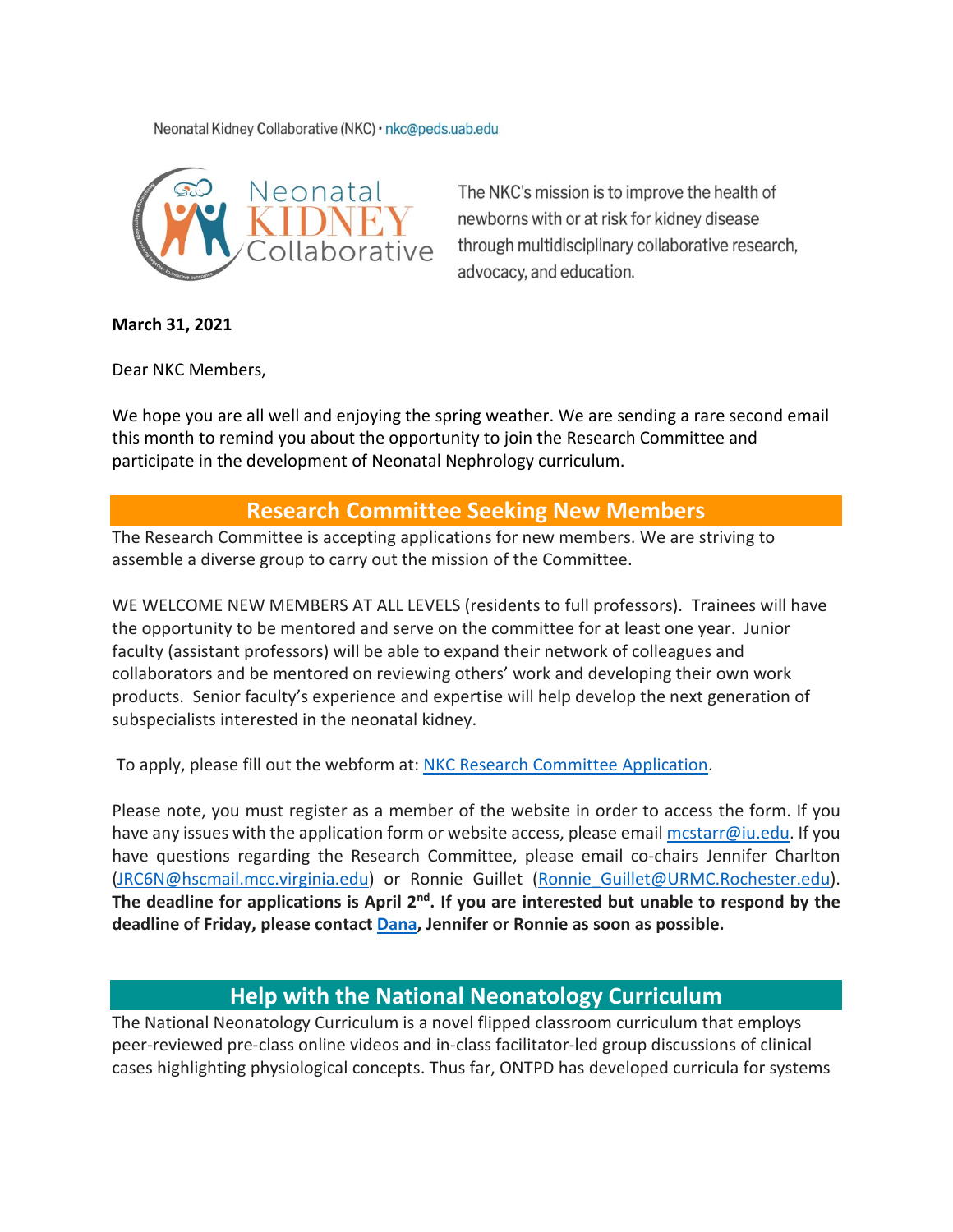including: respiratory, GI, and MFM. The National Neonatal Nephrology section will be the first collaborative curriculum designed for fellows from both training programs.

The curriculum is divided into 12 topics (ex. AKI); each topic has 1 neo and 1 nephro author and 3 total editors. This team works together to create: 3 to 5 short online videos (4 to 10 minutes each) housed on MedEd On The Go [\(www.mededotg.com/pediatrics\)](http://www.mededotg.com/pediatrics), learner and facilitator guides to promote group discussion of clinical cases, and suggested reading lists.

**Benefits**: Peer-reviewed lasting educational materials that can be used for promotion and tenure, national editorial leadership positions, and an opportunity to participate in scholarly investigations related to curriculum design and implementation.

Sign up information: [https://docs.google.com/spreadsheets/d/1jbB28SMztGdW3CpGNA](https://docs.google.com/spreadsheets/d/1jbB28SMztGdW3CpGNA-q_U8q9rwSHXjH56qTCIlNw2A/edit#gid=14123406)[q\\_U8q9rwSHXjH56qTCIlNw2A/edit#gid=14123406.](https://docs.google.com/spreadsheets/d/1jbB28SMztGdW3CpGNA-q_U8q9rwSHXjH56qTCIlNw2A/edit#gid=14123406) If you have any questions, please contact Liz Bonachea at [elizabeth.bonachea@nationwidechildrens.org.](mailto:elizabeth.bonachea@nationwidechildrens.org)

## **#KIDNEO – Neonatal Nephrology Twitter Journal Club**

Journal clubs on social media are a growing timely and interactive way to share and discuss new additions to the literature.

The next #KidNeo journal club will be on **Wednesday April 21th at 9pm Eastern**. Stay tuned to [Twitter](https://twitter.com/neonatalkidney) and the website for more details. We look forward to discussing [the recent article by Dr.](https://www.kireports.org/article/S2468-0249(20)31632-6/abstract)  [Perazzo and colleagues in KI Reports](https://www.kireports.org/article/S2468-0249(20)31632-6/abstract) looking at a new approach to recognize neonatal impaired kidney function – something that all neonatologists and pediatric nephrologists should be familiar with and interested in! Check out this figure below for a preview.



Figure 8. Approach to identify newborns with impaired kidney function (IKF) during the first week of life. (a) At high levels of kidney function, Figure 8. Approach to identify newboms with impaired kidney knocking is then first week of life. (a) At high levels of kidney function, as sequences a property and the first week of Kidney function, as compared in the con Patient C shows high SCr levels for the first day of life (1.6 mg/dl) and a normal SCr decline for the first week of life. Both patients B and C show returns to show ingit of the state of the fiber dotted lines representing both patients merge at 0.8 mg/dl). However, assuming they have similar abnormal SCr values on day 7 of life (blue dotted lines representing both pat

Best Wishes,